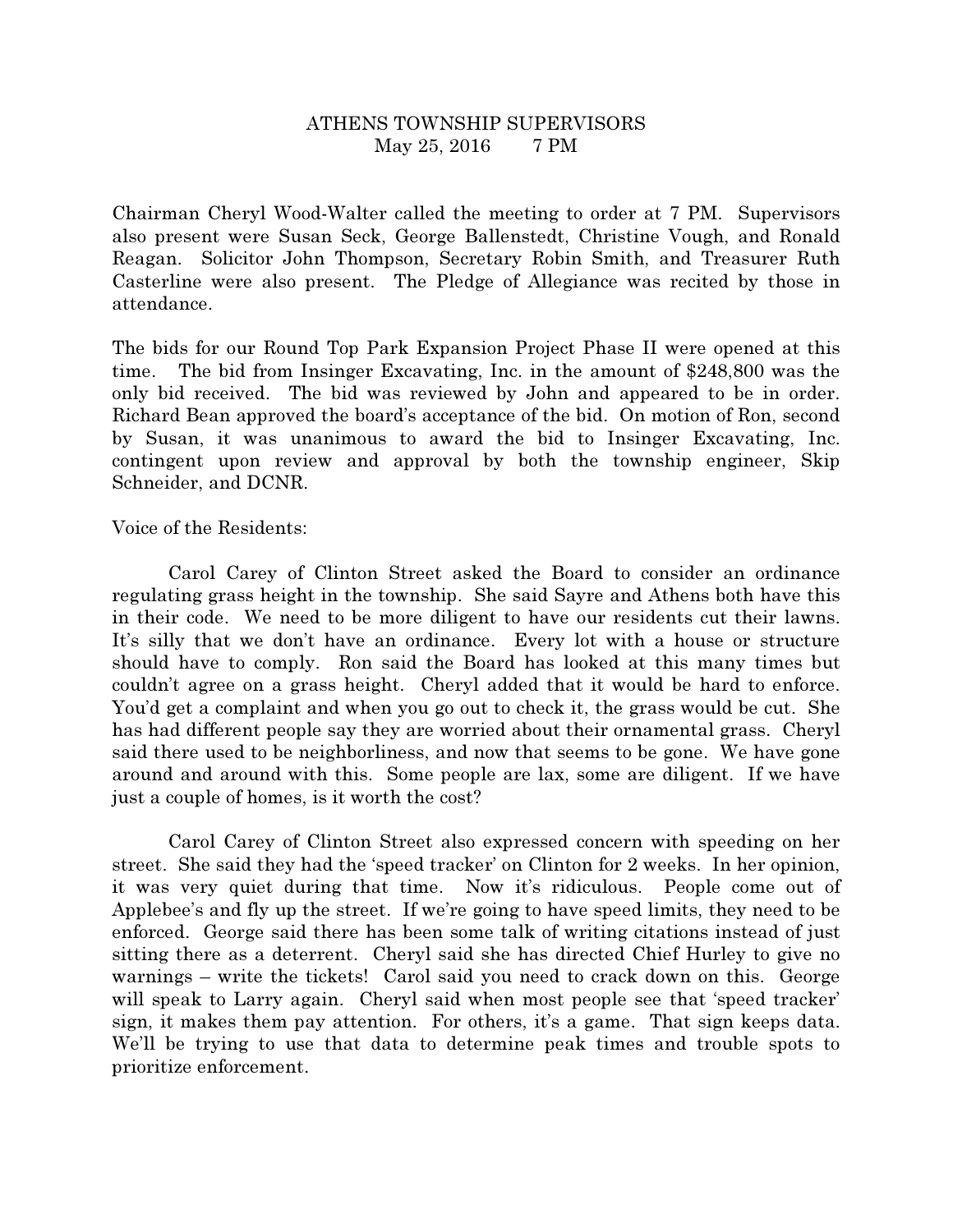Page Two Athens Township Supervisors May 25, 2016

Scot Saggiomo had spoken with Ron last week about our security cameras. They had been in last week to fix our existing cameras again. We are having issues with the cameras and with recording. He met with Larry, who also had some suggestions. Scot presented a quote for new HD cameras that also included 2 pan, tilt and zoom cameras, and an additional camera to show the back door and generator area. No action was taken.

Dave Steinfelt was present for the fire company. He said it has been unusually quiet lately – they had a 10-day stretch with no alarms. They are doing in-house training at the hall, and are doing ladder training. 15 firemen went to the burn tower in Binghamton for training. He expressed concern about the people being able to cut through the Dandy at the Wolcott Hollow/220 intersection and hopes this will be addressed with the signal upgrade. This will be addressed. Susan asked if they have any hoses that need to be tested, because they have some pipes clogged up in Queen Esther that have been a nightmare to try and clean out. Dave will speak to Chief Birks about assisting with that.

Richard Bean reported for the Parks and Recreation Commission. He has 5 Eagle Scout projects in the works: Zack Smith and Jeff Gao are each building 6 picnic tables; Spencer DeKay will be installing a flag pole for the American flag at Tozer's Landing; Cody Chandler has completed a trail from the circle parking lot to the lower pavilion; and Kamren Curtis will be building a trail from the new parking lot to the new picnic area. The water line work is complete at a cost of approx. \$2,800. There has been no resolution to the Mustang Carrier driver destroying the sign at Tozer's Landing. Our solicitor is handling that. We have received one quote for playground equipment for the park expansion. Jenny Wagner will be at the Park Commission meeting in July to talk about tobacco use in the parks. The Commission will be selling the trailer they purchased with the ATV. It needs some electrical work done before they sell it.

Scot Saggiomo presented the Legacy Motors land development at 2202 & 2218 Elmira Street for review and approval. Some of the deficiencies have been resolved. Dave Young, engineer for the developer explained the project. The oil and chip shown in the parking lot will be paved. They intend to close off one driveway. There will be no garbage service at the site because it will only be paper waste and the owners will take it to another one of their facilities. They also removed the vehicle prep note from the plans as this will be done at their Towanda facility. The detention pond has been moved to allow for future expansion – the township engineer is okay with the change. On motion of Ron, second by George, it was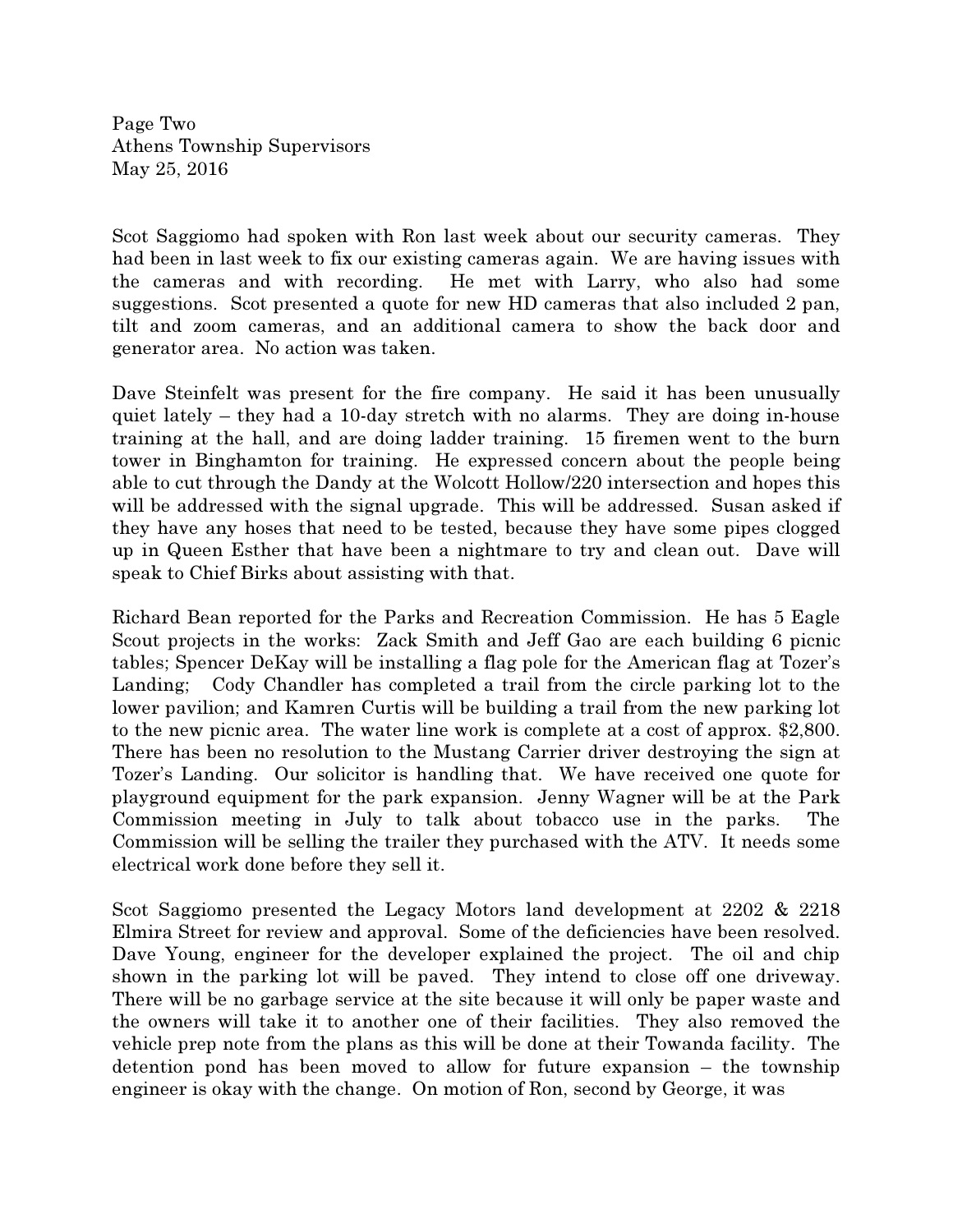Page Three Athens Township Supervisors May 25, 2016

unanimous to grant preliminary approval only, contingent upon the following deficiencies being met:

- 1) Erosion and sedimentation plan approval by BCCD, with copy to the township
- 2) PennDOT permits received for driveways, with copy to the township

Robin asked the Board is they want her to include the request for the required road study escrow (\$9,900) in the Austin letter. On motion of Cheryl, second by Christine, it was unanimous to have Robin include this request in the letter.

The Treasurer's report was reviewed. On motion of Ron, second by Cheryl, it was unanimous to pay the monthly bills as presented. A complete listing of revenues and expenditures is on file in the office of the Treasurer.

Ruth's report outlined several options for direct deposit. She recommends going with Paychex with an approximate annual fee of \$2200, and said we need to start at the beginning of a quarter. She suggests October, since one week's pay will need to be held back, and that will give employees time to plan for the first October pay of one week instead of 2 weeks. A checking account is required to participate in direct deposit, but Paychex can issue a paper check if someone does not wish to have a checking account. On motion of Christine, second by Susan, it was unanimous to contract with Paychex starting with the first pay period of October, and to have the one week holdover period.

Susan said the roads are coming along. They are cleaning ditches, and the dust oil has been placed on Cole Street. They do have the issue in Queen Esther with the clogged drainage pipes. Robin asked if we could rent something to unplug them and Susan said the guys told her you can only use water. She said our water truck is out of commission (needs an axle). The little roller is working wonderful. She priced a trailer to haul it and would like to purchase a Cross Country Mfg. trailer from Snake Creek Marine in Greene, NY at a cost of \$3,475. They make drop trailers and that is what we need. On motion of Susan, second by George, it was unanimous to purchase this trailer, and to pay for it with the remaining Act 13 funds left over from the roller purchase.

Road inspection was held on Monday, May 16th , and lasted about 3 hours. Ron said they did get the results of the Liquid Fuels audit and said Ruth does a good job keeping track of things. Cheryl thanked Ruth for her work.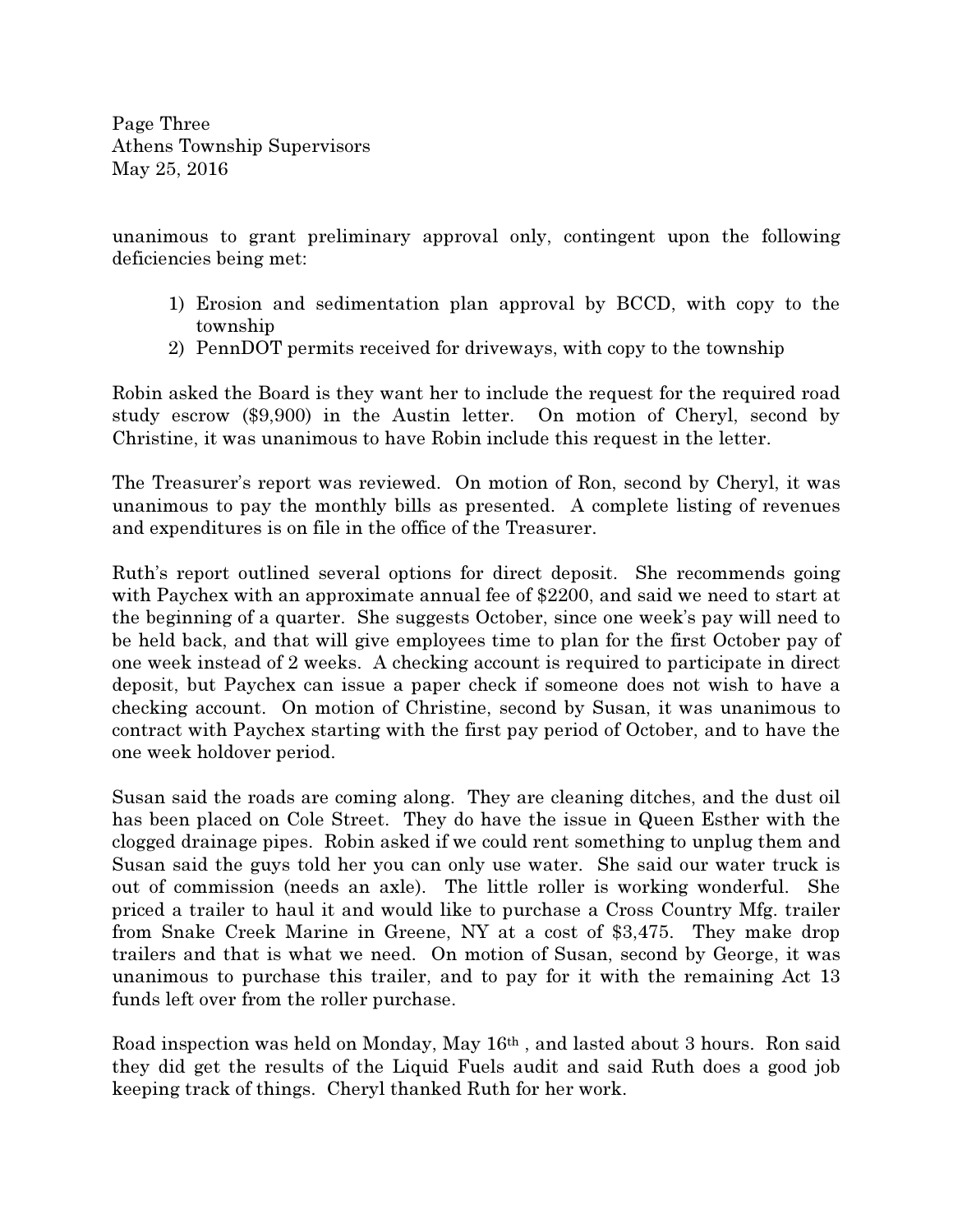Page Four Athens Township Supervisors May 25, 2016

The revised Drug and Alcohol policy was presented for adoption by John Thompson. John asked if there were any new questions or issues. This policy meets federal law, and he recommends passage pending any other questions. Christine had invited Roger Clink to our meeting to discuss the police department issues with the policy. John said the union had already approved the contract, and said you have the same union as the public works employees, right? Roger said the union never coordinated with their department, and he didn't get a copy until last Tuesday at 2 AM. Roger went down through the policy and listed the police department concerns:

1) Page two designates Robin as the Designated Employee Representative (DER). He wanted to know what her duties are for that position? He also said the policy should include a definition for a DER, and their duties. Robin said Susan and George have also had the training, and the intention was to add both of them as well. She said if it is a problem with her being on the policy, she will gladly step away. It has always been Robin since she has been employed here. Christine asked John if he can work Susan and George into the policy as well.

John Thompson asked Roger if he was at the February meeting with the union and the township about this policy. He said he was, but that John wasn't there. John corrected Roger because he was in attendance at that meeting. He said the union is the police department liaison and they should have coordinated with you. Roger said he only had an old copy of the policy at that meeting – he asked John Farwell for a copy, but Susan had to make copies for them.

2) Roger referred to page three concerning the post accident testing and the reporting of medications they are taking that are considered "drugs that impair". They would like to see the list of drugs you have to list. He presented 3 lists of drugs that can be tested for under the Vehicle Code. He would like to see these lists used. He said item #1 is a real sticking point with the police department.

Ron Reagan asked what the officers do to a member of the public if they pull them over and they are under the influence. Roger said they can arrest them for driving while impaired. Roger passed out copies of the 3 lists to the Board. Roger said he doesn't know what CDL federal compounds are. Robin asked if the Board would like her to get the list of what American Drug and Alcohol (AD&A) tests for. John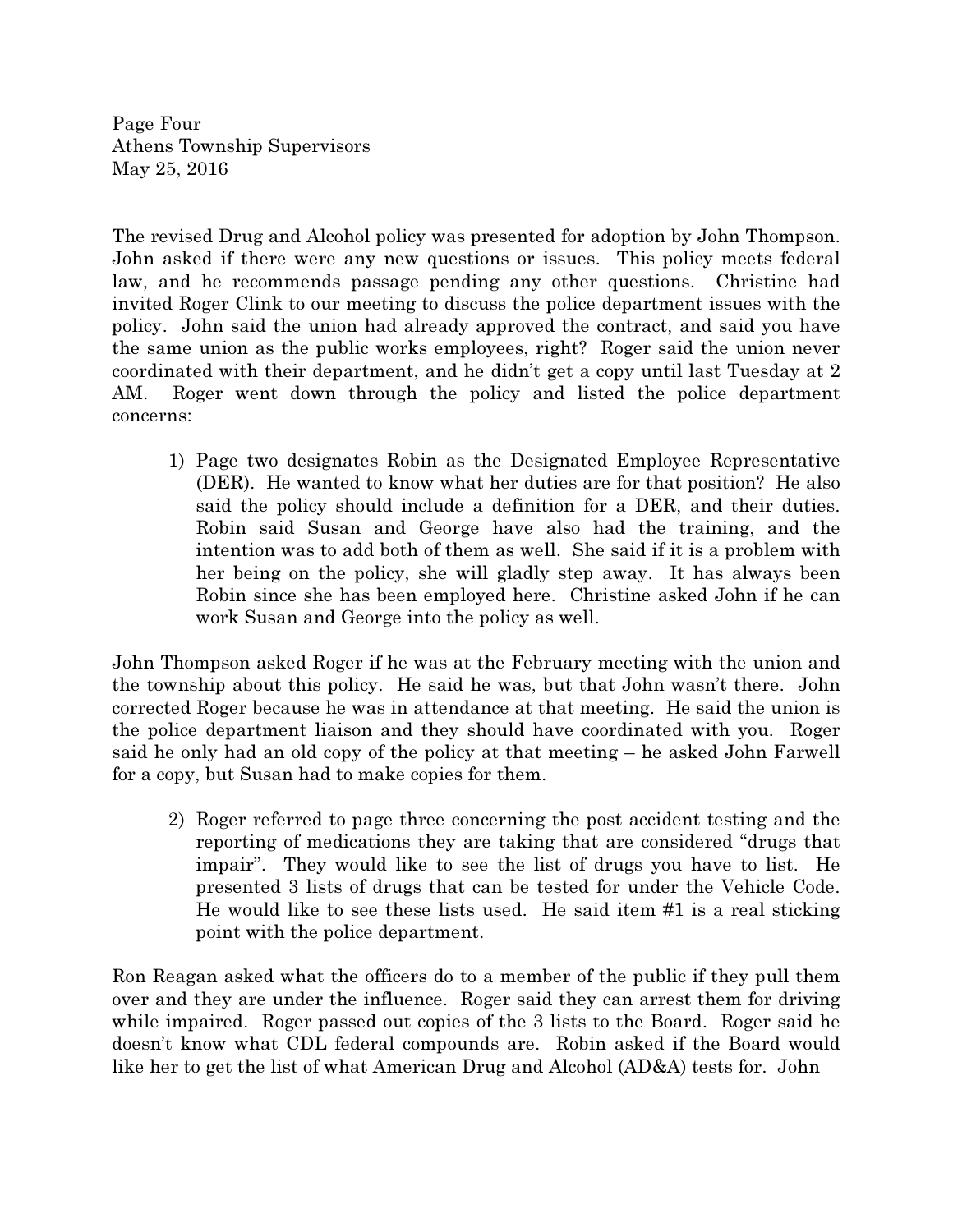Page Five Athens Township Supervisors May 25, 2016

Thompson argued that from the township perspective, they are doing their due diligence. Christine said she took a PennDOT training that said you can't ask for a list of drugs from employees. Robin said the CDL required paperwork has a form for employees to complete if they are taking a drug that could impair them. George asked if a deer jumps out in front of him on the way to Hershey, would he have to wait for testing?

- 3) Roger would like to know what is considered "probably cause".
- 4) He also asked what the testing instructions are. John Thompson said that would be determined on a case-by-case basis. You need to contact your DER. They contact AD&A and they make the decision. It would depend on the situation. Roger would like the protocol to be known. He would like them to be defined and attached to the policy.

John asked Roger why this was not discussed with the police department in February by your union reps? The whole purpose of the meeting was so your reps and AD&A could come to a conclusion. Roger said they're not happy with the union, either. Susan said this was agreed on as written by the Board, the union, and AD&A in February. Roger said they've been talking since February. He asked what AD&A tests for and John Thompson answered that was done at the February meeting.

- 5) Roger would like copies of the panels our company tests for and would like a copy of the "second panel".
- 6) Roger said they want the HIPAA laws to be followed. Cheryl said she's okay with taking out the last sentence of #1. John Thompson said if there is an accident and a lawsuit follows, you know the other attorneys will dig to see if you have followed proper procedure and done your due diligence.

Robin asked if the Board would like her to put this out on the PSATS Discussion Group to see how other townships handle these issues. No action was taken on this policy at this time.

On motion of Ron, second by Cheryl, it was unanimous to approve Ed Reid's Floodplain Manager Certification renewal.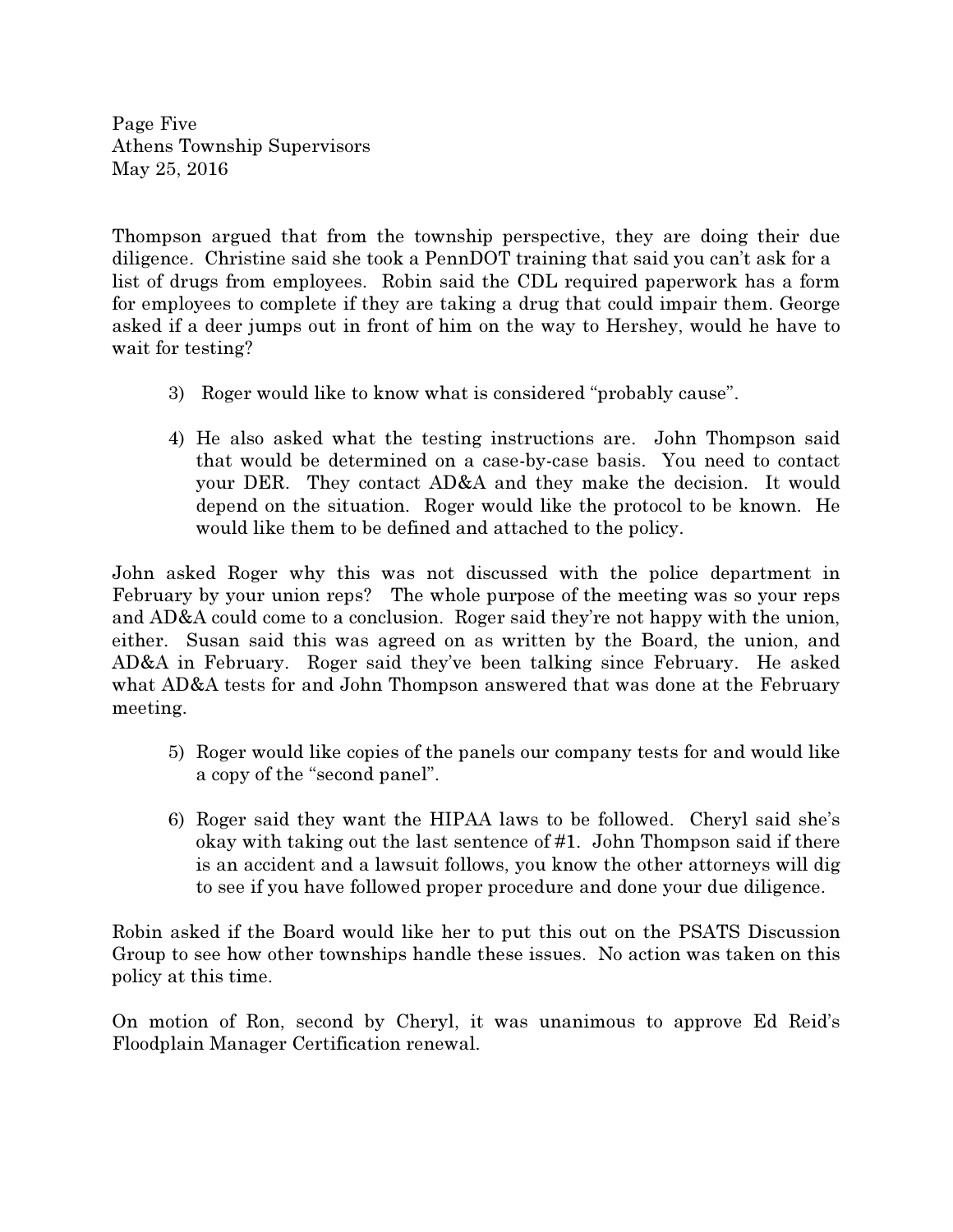Page Six Athens Township Supervisors May 25, 2016

On motion of Ron, second by Cheryl, it was unanimous to approve Clif Cheeks and Ed Reid's attendance at the "Evolving Law of Zoning" class in Wilkes-Barre on June 14th for a fee of \$50 each, and to also pay the registration fee and mileage for the Zoning Hearing Board members and their solicitor to go if they would like to do that. Robin will send them the information.

On motion of Cheryl, second by Susan, it passed to ratify the lifting of the burning ban effective May 2, 2016. Ron Reagan voted no.

John is filing a formal complaint with Penelec regarding their proposed rate hike.

On motion of Cheryl, second by Christine, it passed to approve the minutes of April 27, 2016 as written. George abstained from the vote as he was not in attendance.

On motion of George, second by Christine, it passed to approve the minutes of May 18, 2016 as written. Cheryl abstained from the vote as she was not in attendance.

On motion of Christine, second by Ron, it was unanimous to accept the monthly reports as presented.

On motion of Susan, second by Ron, it was unanimous to have John send a letter to the Assessment Office regarding our inclusion in the resolution of all assessment appeals in the township.

Correspondence/Information was as presented in the meeting agenda.

Robin advised the Board that our documents are all digitized now, and she would like us to rent a storage container to store all hard copies of these records. Discussion was held. Christine suggested contacting the Enterprise Center as Guthrie rents space there to store some of their records. Robin will contact them and get a price.

Cheryl took the Board into executive session at 9:26 PM for pending litigation and personnel. The secretary was excused at this time & the remaining minutes were taken by Ron Reagan. The regular meeting reconvened at 10:50 PM.

On motion of Cheryl, second by Ron, it passed to have the Public Works Director hand-deliver a letter to Randy Harford. Susan voted no.